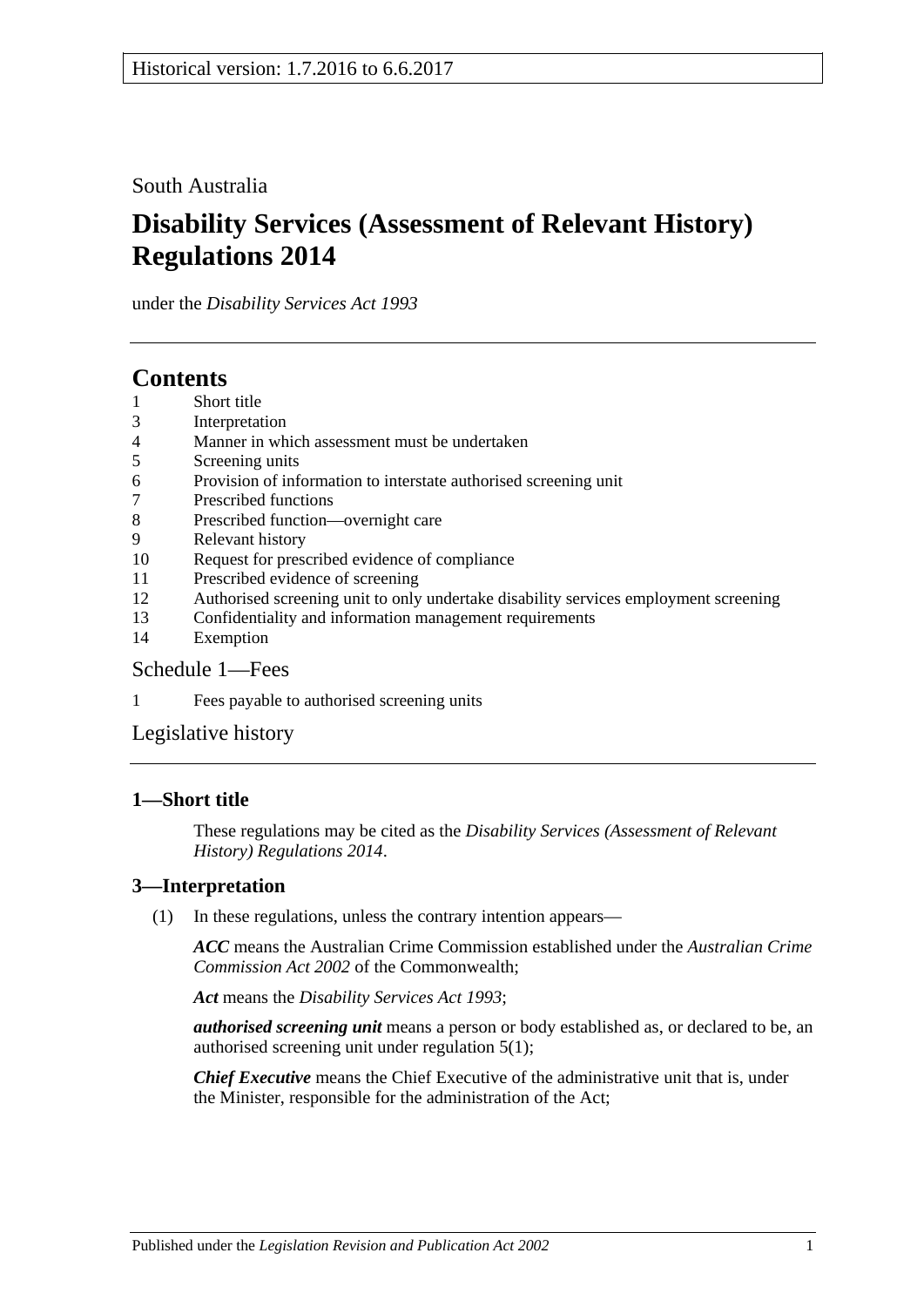*disability services employment screening* means undertaking an assessment of information about a person for the purpose of determining whether the person may, if appointed to, or engaged to act in, a position, pose a risk to the safety or welfare of people with a disability;

*interstate authorised screening unit* means a person or body declared to be an interstate authorised screening unit under [regulation](#page-1-5) 5(2).

(2) A term or phrase used in these regulations that is used in section 5B or 5C of the Act has the same meaning as in that section unless the contrary intention appears.

#### <span id="page-1-0"></span>**4—Manner in which assessment must be undertaken**

- (1) For the purposes of section 5B(1) and (2) of the Act, an assessment of a person's relevant history must be undertaken by an authorised screening unit.
- (2) For the purposes of section  $5C(3)(a)$  of the Act, an assessment of a person's relevant history must be undertaken by—
	- (a) having an authorised screening unit assess the relevant history of the person; or
	- (b) obtaining a criminal history report (such as a National Police Certificate) prepared by the ACC or an ACC accredited agency or broker.

#### <span id="page-1-4"></span><span id="page-1-1"></span>**5—Screening units**

- <span id="page-1-6"></span>(1) The Chief Executive may, as the Chief Executive thinks fit—
	- (a) establish authorised screening units; or
	- (b) declare, by notice in the Gazette, that a person or body is an authorised screening unit,

for the purposes of undertaking relevant history assessments under section 5B and 5C of the Act.

<span id="page-1-5"></span>(2) The Chief Executive may, by notice in the Gazette, declare that a person or body is an interstate authorised screening unit for the purposes of these regulations.

#### <span id="page-1-2"></span>**6—Provision of information to interstate authorised screening unit**

Despite any other Act or law, information forming part of a person's relevant history may be provided by the Crown, or an agency or instrumentality of the Crown, to an interstate authorised screening unit for the purpose of undertaking disability services employment screening as authorised or required under a law of another State or Territory, or of the Commonwealth.

#### <span id="page-1-3"></span>**7—Prescribed functions**

For the purposes of paragraph (c) of the definition of *prescribed functions* in section 5B(6) of the Act, the following kinds of records are prescribed (where such records relate to a person with a disability):

- (a) records of a disability service;
- (b) records of an educational or child care service;
- (c) records of a health service (within the meaning of the *[Health Care Act](http://www.legislation.sa.gov.au/index.aspx?action=legref&type=act&legtitle=Health%20Care%20Act%202008) 2008*);
- (d) records made or kept in connection with the administration of the following: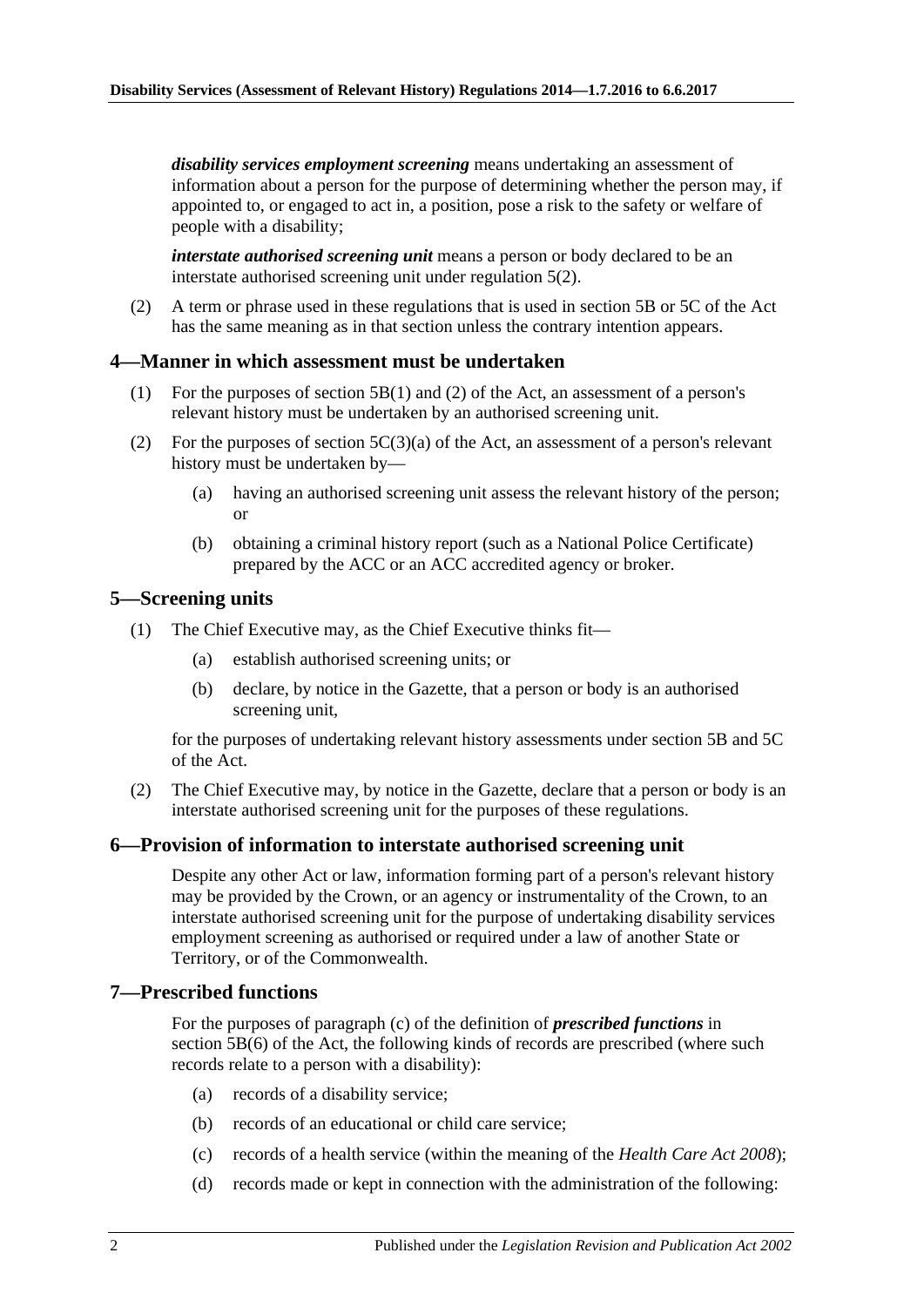- (i) *[Children's Protection Act](http://www.legislation.sa.gov.au/index.aspx?action=legref&type=act&legtitle=Childrens%20Protection%20Act%201993) 1993*;
- (ii) *[Disability Services Act](http://www.legislation.sa.gov.au/index.aspx?action=legref&type=act&legtitle=Disability%20Services%20Act%201993) 1993*;
- (iii) *[Family and Community Services Act](http://www.legislation.sa.gov.au/index.aspx?action=legref&type=act&legtitle=Family%20and%20Community%20Services%20Act%201972) 1972*;
- (iv) *[Supported Residential Facilities Act](http://www.legislation.sa.gov.au/index.aspx?action=legref&type=act&legtitle=Supported%20Residential%20Facilities%20Act%201992) 1992*;
- (e) records relating to legal proceedings.

#### <span id="page-2-0"></span>**8—Prescribed function—overnight care**

- (1) The provision of overnight care is prescribed for the purposes of paragraph (d) of the definition of *prescribed functions* in section 5B(6) of the Act.
- (2) In this regulation—

*overnight care* means care provided to a person with a disability overnight and involving sleeping arrangements (whether such care is provided on a short term or ongoing basis).

#### <span id="page-2-1"></span>**9—Relevant history**

- <span id="page-2-2"></span>(1) For the purposes of paragraph (a)(v) of the definition of *relevant history* in section 5B(6) of the Act, the following persons and bodies are prescribed:
	- (a) the administrative unit that is, under the Minister, responsible for the administration of the Act;
	- (b) the administrative unit that is, under the Minister, responsible for the administration of the *[Children's Protection Act](http://www.legislation.sa.gov.au/index.aspx?action=legref&type=act&legtitle=Childrens%20Protection%20Act%201993) 1993*;
	- (c) the administrative unit that is, under the Minister, responsible for the administration of the *[Supported Residential Facilities Act](http://www.legislation.sa.gov.au/index.aspx?action=legref&type=act&legtitle=Supported%20Residential%20Facilities%20Act%201992) 1992*;
	- (d) a licensing authority within the meaning of the *[Supported Residential](http://www.legislation.sa.gov.au/index.aspx?action=legref&type=act&legtitle=Supported%20Residential%20Facilities%20Act%201992)  [Facilities Act](http://www.legislation.sa.gov.au/index.aspx?action=legref&type=act&legtitle=Supported%20Residential%20Facilities%20Act%201992) 1992*;
	- (e) the Courts Administration Authority;
	- (f) a prescribed disability service provider that is not a government department, agency or instrumentality;
	- (g) an authorised screening unit.
- (2) Information is excluded from the ambit of the definition of *relevant history* in section 5B(6) of the Act if—
	- (a) in respect of a relevant history assessment in relation to which the administrative unit referred to in [subregulation](#page-2-2) (1)(b) holds relevant information—the information is excluded under regulation 10B(2) of the *[Children's Protection Regulations](http://www.legislation.sa.gov.au/index.aspx?action=legref&type=subordleg&legtitle=Childrens%20Protection%20Regulations%202010) 2010* for the purposes of those regulations; or
	- (b) in respect of a relevant history assessment of a kind determined by the Chief Executive—the Chief Executive determines, for reasons based on the nature and quality of the information or on other reasonable grounds, that the information should be so excluded.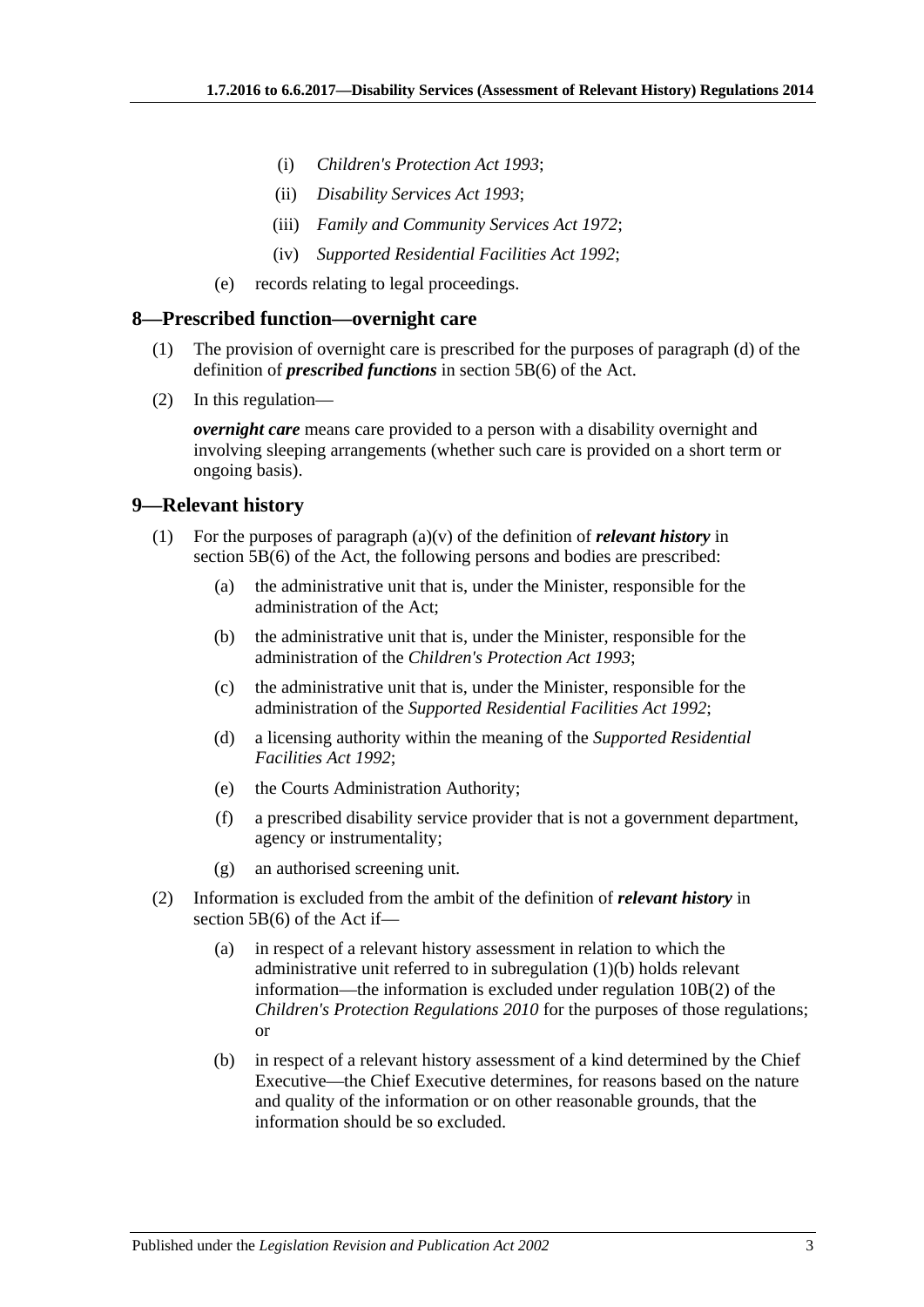#### <span id="page-3-0"></span>**10—Request for prescribed evidence of compliance**

For the purposes of section  $5C(5)(c)$  of the Act, a request must—

- (a) in the case of a request made by a person with a disability in respect of whom the prescribed function is being performed—be made orally or in writing; or
- (b) in the case of a request made by a parent, guardian or carer of such a person with a disability—
	- (i) be made in writing; and
	- (ii) include the name of the person making the request; and
	- (iii) specify whether the person making the request is the parent, guardian or carer of the person with a disability.

#### <span id="page-3-1"></span>**11—Prescribed evidence of screening**

For the purposes of section 5C(5) of the Act, the following kinds of evidence are prescribed:

- (a) a criminal history report (such as a National Police Certificate) prepared by any of the following within the 3 years preceding the request:
	- (i) South Australia Police;
	- (ii) CrimTrac or a CrimTrac accredited agency or broker;
	- (iii) the ACC or an ACC accredited agency or broker; or
- (b) a relevant history assessment report prepared by an authorised screening unit; or
- (c) any other evidence of a kind approved by the Chief Executive for the purposes of this regulation.

#### <span id="page-3-2"></span>**12—Authorised screening unit to only undertake disability services employment screening**

- (1) An authorised screening unit must not undertake an assessment of prescribed information if—
	- (a) the assessment is not authorised or required under section 5B or 5C of the Act, or otherwise authorised by law; or
	- (b) the prescribed information was provided to the authorised screening unit for specified purposes that do not include disability services employment screening.

Maximum penalty: \$10 000.

(2) An authorised screening unit established by the Chief Executive under [regulation](#page-1-6) 5(1)(a) must not undertake any kind of assessment other than assessment of a person's relevant history for the purposes of section 5B or 5C of the Act unless the authorised screening unit has been granted approval, in writing, by the Chief Executive to undertake assessments of that kind.

Maximum penalty: \$10 000.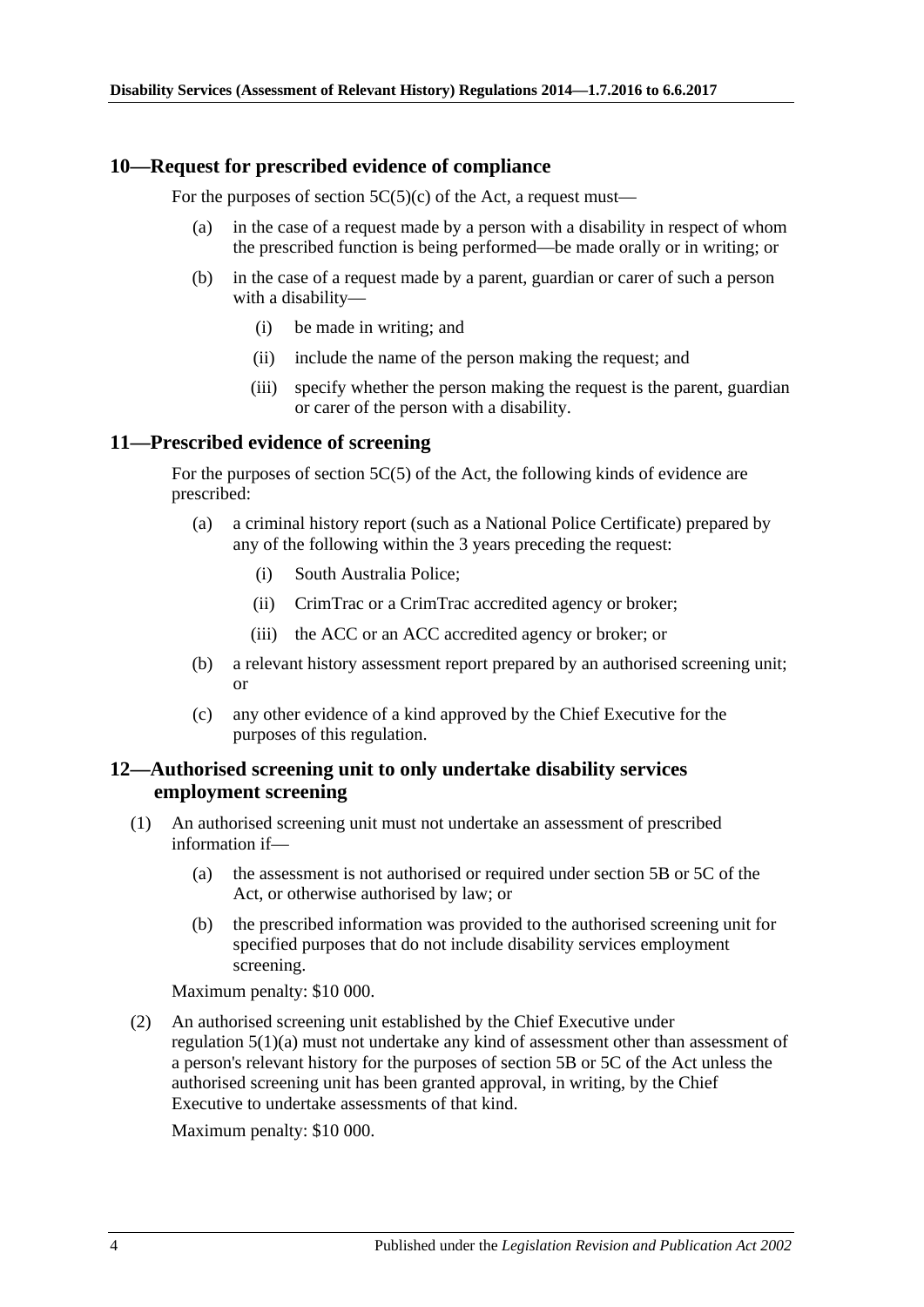- (3) The Chief Executive must not grant approval to an authorised screening unit to undertake a particular kind of assessment unless the Chief Executive is satisfied that the authorised screening unit has in place appropriate safeguards to ensure that prescribed information will not be used for the purpose of those assessments.
- (4) In this regulation—

*prescribed information* means information of a kind specified in subparagraph (ii), (iii), (iv) or (v) of paragraph (a) of the definition of *relevant history* in section  $\overline{5B(6)}$  of the Act.

#### <span id="page-4-0"></span>**13—Confidentiality and information management requirements**

- (1) A person who, in the course of carrying out functions of—
	- (a) a responsible authority; or
	- (b) an organisation to which a responsible authority communicates information forming part of a person's relevant history; or
	- (c) an organisation that prepares a relevant history report for a responsible authority; or
	- (d) an authorised screening unit,

has, or has had, access to information forming part of a person's relevant history must not disclose such information except—

- (e) to, or with the consent of, the person to whom the information relates; or
- (f) as may be authorised or required by law.

Maximum penalty: \$10 000.

- (2) The responsible authority for an organisation to which section 5B of the Act applies must ensure that information forming part of—
	- (a) a person's relevant history; or
	- (b) an assessment obtained from an authorised screening unit,

is dealt with in accordance with any standards for dealing with such information published from time to time by the Chief Executive (insofar as such standards are applicable to the organisation).

Maximum penalty: \$5 000.

#### <span id="page-4-1"></span>**14—Exemption**

- (1) A responsible authority for a prescribed disability service provider is exempt from the requirement under section 5B(1) of the Act to ensure that an assessment of a person's relevant history is undertaken before the person is appointed to, or engaged to act in, a prescribed position if—
	- (a) a child-related employment screening has been carried out in relation to the person within the preceding 3 years; and
	- (b) the child-related employment screening—
		- (i) indicates that the person does not pose a risk to the safety of children if engaged in child-related employment; or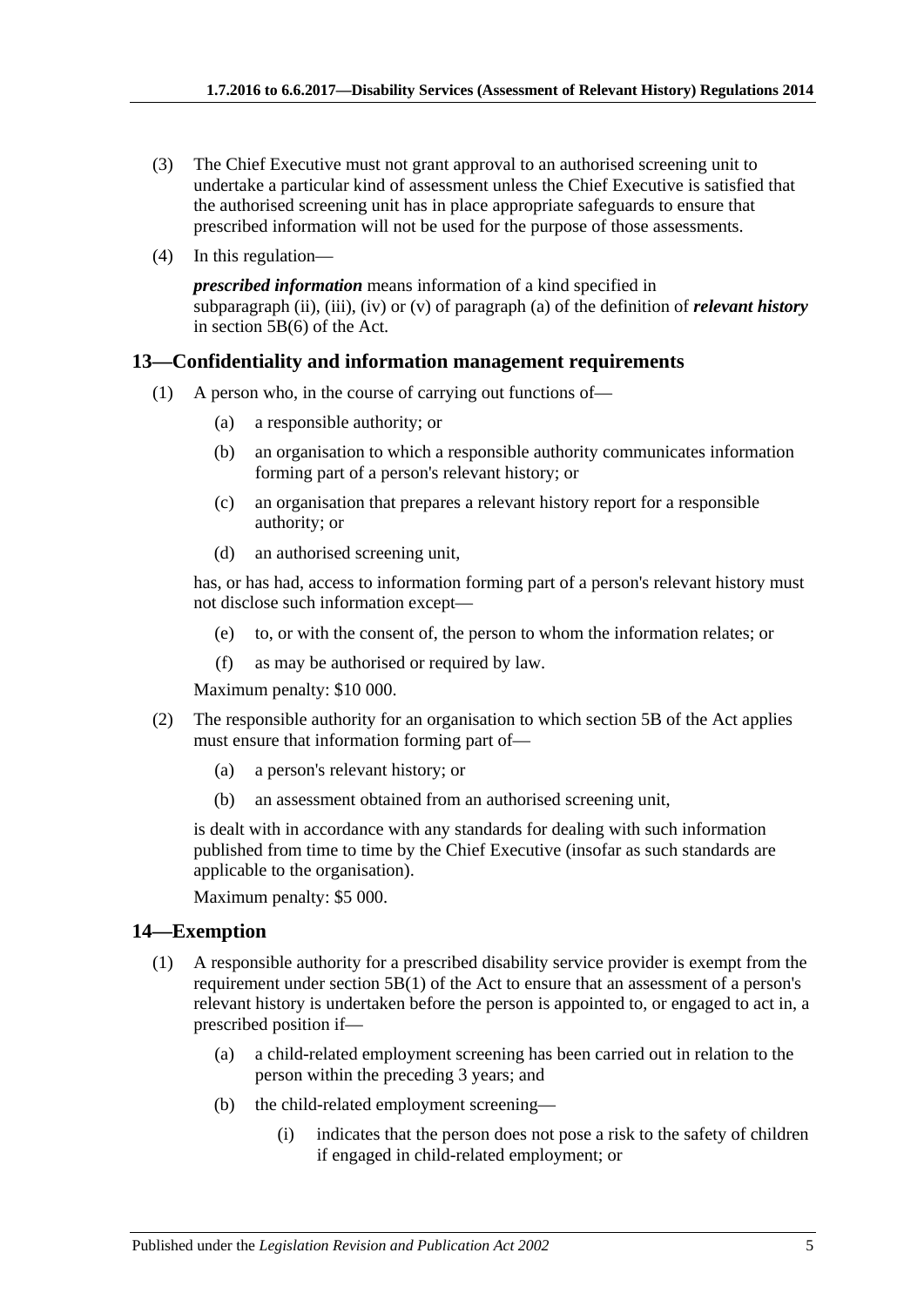- (ii) does not indicate that the person is unsuitable to be engaged in child-related employment (however described).
- (2) In this regulation—

*child-related employment*—a person is engaged in child-related employment if the person—

- (a) is appointed to, or is engaged to act in, a prescribed position (within the meaning of section 8B of the *[Children's Protection Act](http://www.legislation.sa.gov.au/index.aspx?action=legref&type=act&legtitle=Childrens%20Protection%20Act%201993) 1993*); or
- (b) performs a prescribed function (within the meaning of section 8B of the *[Children's Protection Act](http://www.legislation.sa.gov.au/index.aspx?action=legref&type=act&legtitle=Childrens%20Protection%20Act%201993) 1993*);

*child-related employment screening*, in relation to a person, means an assessment of the person's relevant history (within the meaning of section 8B of the *[Children's](http://www.legislation.sa.gov.au/index.aspx?action=legref&type=act&legtitle=Childrens%20Protection%20Act%201993)  [Protection Act](http://www.legislation.sa.gov.au/index.aspx?action=legref&type=act&legtitle=Childrens%20Protection%20Act%201993) 1993*) for the purposes of section 8B of the *[Children's Protection](http://www.legislation.sa.gov.au/index.aspx?action=legref&type=act&legtitle=Childrens%20Protection%20Act%201993)  Act [1993](http://www.legislation.sa.gov.au/index.aspx?action=legref&type=act&legtitle=Childrens%20Protection%20Act%201993)* carried out in accordance with regulation 6(1)(b) of the *[Children's](http://www.legislation.sa.gov.au/index.aspx?action=legref&type=subordleg&legtitle=Childrens%20Protection%20Regulations%202010)  [Protection Regulations](http://www.legislation.sa.gov.au/index.aspx?action=legref&type=subordleg&legtitle=Childrens%20Protection%20Regulations%202010) 2010*.

## <span id="page-5-0"></span>**Schedule 1—Fees**

#### <span id="page-5-1"></span>**1—Fees payable to authorised screening units**

- (1) Subject to [subclause](#page-5-2) (3), the fees set out in the table below are payable to an authorised screening unit for conducting a relevant history assessment under these regulations.
- (2) The fees set out in the table do not include any GST that may be payable in respect of a particular fee.
- <span id="page-5-2"></span>(3) An authorised screening unit may determine circumstances in which a fee payable to the unit may be waived or remitted.

|                                                                                                                                                                                        | Fee     |
|----------------------------------------------------------------------------------------------------------------------------------------------------------------------------------------|---------|
| If the applicant satisfies the authorised screening unit that the relevant position is a<br>voluntary position or is a student placement arranged by or through a tertiary institution | \$52.00 |
| In any other case                                                                                                                                                                      | \$94.00 |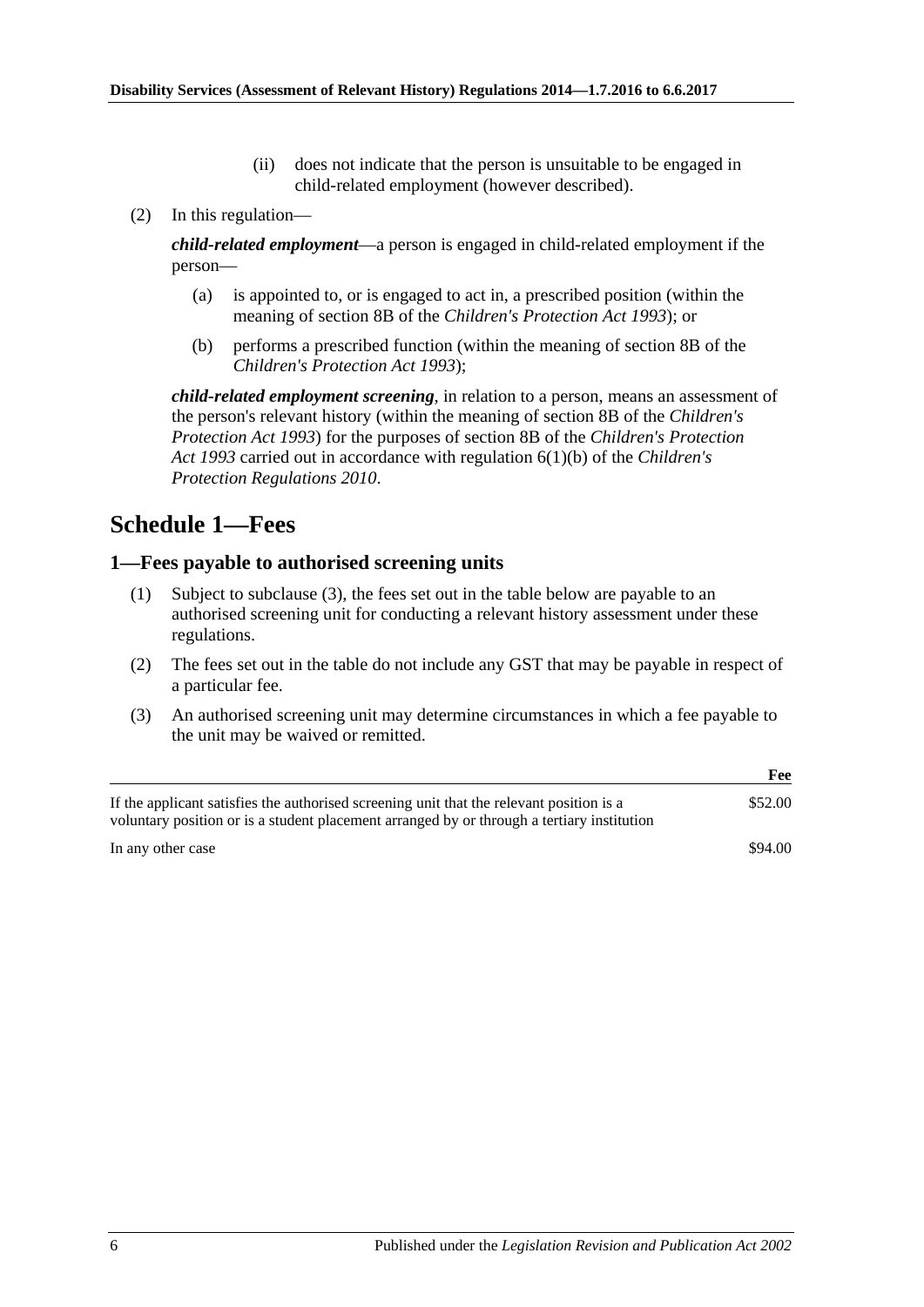# <span id="page-6-0"></span>**Legislative history**

### **Notes**

- Please note—References in the legislation to other legislation or instruments or to titles of bodies or offices are not automatically updated as part of the program for the revision and publication of legislation and therefore may be obsolete.
- Earlier versions of these regulations (historical versions) are listed at the end of the legislative history.
- For further information relating to the Act and subordinate legislation made under the Act see the Index of South Australian Statutes or www.legislation.sa.gov.au.

## **Principal regulations and variations**

New entries appear in bold.

| Year No  | Reference               | Commencement      |
|----------|-------------------------|-------------------|
| 2014 60  | Gazette 13.2.2014 p960  | $16.2.2014$ : r 2 |
| 2014 196 | Gazette 26.6.2014 p3074 | $1.7.2014$ : r 2  |
| 2015 90  | Gazette 18.6.2015 p2638 | $1.7.2015$ : r 2  |
| 2016 53  | Gazette 16.6.2016 p2121 | 16.6.2016: $r$ 2  |
| 2016 70  | Gazette 23.6.2016 p2181 | $1.7.2016$ : r 2  |
| 2016 171 | Gazette 30.6.2016 p2790 | $1.7.2016$ : r 2  |

## **Provisions varied**

New entries appear in bold.

Entries that relate to provisions that have been deleted appear in italics.

| Provision       | How varied                                                            | Commencement |
|-----------------|-----------------------------------------------------------------------|--------------|
| r <sub>2</sub>  | omitted under Legislation Revision and<br><b>Publication Act 2002</b> | 1.7.2014     |
| r <sub>3</sub>  |                                                                       |              |
| r3(1)           | varied by $53/2016$ r 4(1)                                            | 16.6.2016    |
| <b>ACC</b>      | inserted by 171/2016 r 4                                              | 1.7.2016     |
| r3(2)           | varied by $53/2016$ r 4(2)                                            | 16.6.2016    |
| r <sub>4</sub>  | substituted by $171/2016$ r 5                                         | 1.7.2016     |
| r11             | varied by 171/2016 r 6                                                | 1.7.2016     |
| r14             | substituted by $53/2016$ r 5                                          | 16.6.2016    |
| Sch 1           |                                                                       |              |
| cl <sub>1</sub> | varied by $196/2014$ r $4(1)$ , (2)                                   | 1.7.2014     |
|                 | varied by $90/2015$ r 4(1), (2)                                       | 1.7.2015     |
|                 | varied by $70/2016$ r $4(1)$ , (2)                                    | 1.7.2016     |